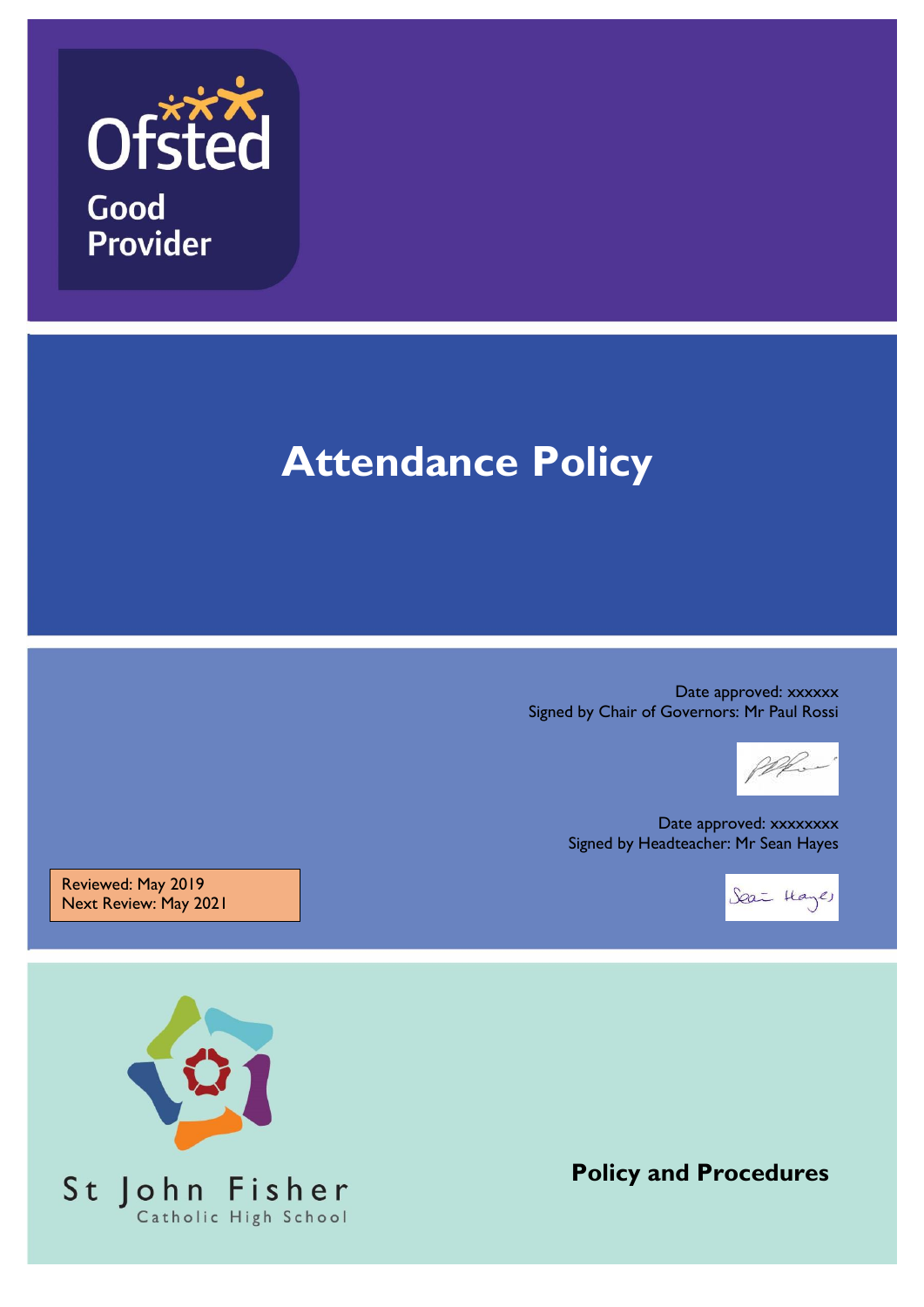## **Attendance Policy**

### **Introduction**

St John Fisher Catholic High School believes in the fundamental right of the student to be educated to his or her full potential and to participate fully in the life of the school community.

The school is committed to providing an education of the highest quality for all its students and recognises that this can only be achieved by supporting and promoting excellent school attendance for all. This is based on the belief that only by attending school regularly and punctually will children and young people be able to take full advantage of the educational opportunities available to them. High attainment depends on good attendance.

The whole school community – students, parents and carers, teaching and support staff and school governors – have a responsibility for ensuring good school attendance and have important roles to play. The purpose of the policy is to clarify everyone's part in this.

Ours is a successful school and your child plays their part in making it so. We aim for an environment which enables and encourages all members of the community to achieve excellence. Data Protection Policy For children to gain the greatest benefit from their education it is vital that they attend regularly and your child should be at school, on time, every day on which the school is open unless the reason for the absence is unavoidable.

All staff (teaching and support) at our school have a key role to play in supporting and promoting excellent school attendance and will work to provide an environment in which all our students are eager to learn, feel valued members of the school community and look forward to coming to school every day. Staff also have a responsibility to set a good example in matters relating to their own attendance and punctuality.

### **Attendance Leader**

A member of our staff will oversee, direct and co-ordinate the school's work in promoting regular and improved attendance and will ensure that the Attendance Policy is consistently applied throughout the school. This person, known as the Attendance Leader, will also ensure that up-todate attendance data and issues are shared weekly with the Senior Leadership Team, are made regularly available to all staff, students and parents (who will regularly be reminded about the importance of good school attendance) and that a report is prepared for the governing body half termly. S/he will ensure that attendance issues are identified at an early stage and that support is put in place to deal with any difficulties.

It is very important therefore that you make sure that your child attends regularly and this Policy sets out how together we will achieve this.

### **Why Regular Attendance is so Important:**

#### **Learning:**

Any absence affects the pattern of a child's schooling and regular absence will seriously affect their learning. Any student's absence disrupts teaching routines so may also affect the learning of others in the same class. Every student has a target of 100% for attendance.

Ensuring your child's regular attendance at school is your legal responsibility and permitting absence from school without a good reason is an offence in law and may result in prosecution.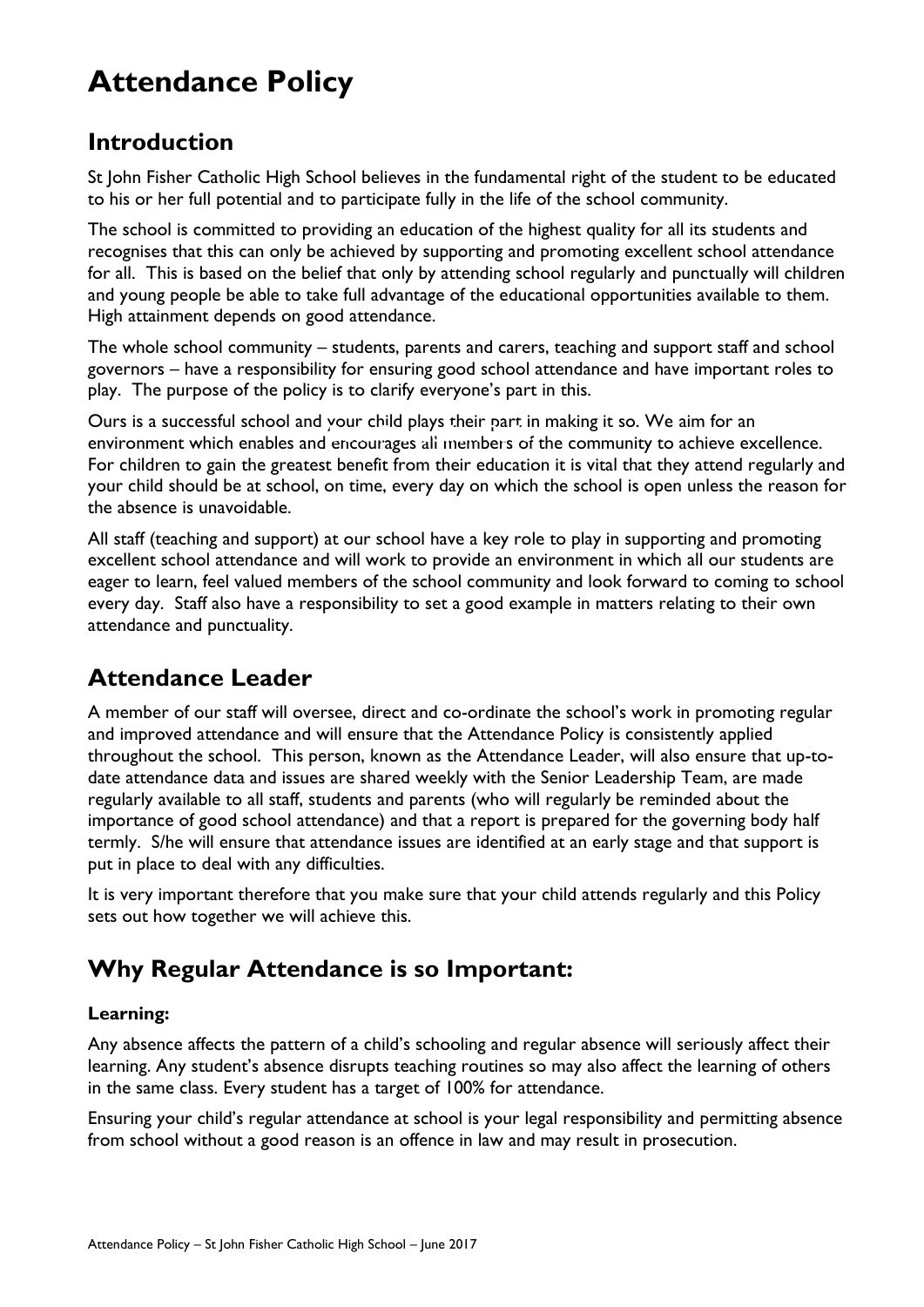#### **Safeguarding:**

Your child may be at risk of harm if they do not attend school regularly. Safeguarding the interests of each child is everyone's responsibility and within the context of this school, promoting the welfare and life opportunities for your child encompasses:-

- **•** Attendance
- Behaviour Management
- Health and Safety
- Access to the Curriculum
- Anti- bullying

Failing to attend school on a regular basis will be considered as a safeguarding matter.

Helping to create a pattern of regular attendance is everybody's responsibility – parents/carers, students and all members of school staff.

#### **To help us all to focus on this we will:**

- Give you details on attendance in our regular newsletters;
- Report to you regularly on how your child is performing in school, what their attendance and punctuality rate is and how this relates to their attainment and rate of progress;
- Celebrate and reward good attendance;
- The Law relating to attendance:

Section 7 of the Education Act 1996 states that 'the parent of every child of compulsory school age shall cause him / her to receive efficient full time education suitable:-

(a) to age, ability and aptitude and

(b) to any special educational needs he/ she may have

Either by regular attendance at school or otherwise'

#### *The Law relating to safeguarding*

*Section 175 of the Education Act 2002 places a duty on local authorities and governing bodies to have regard to guidance issued by the Secretary of State with regard to safeguarding and promoting the welfare of children and students under the age of 18.*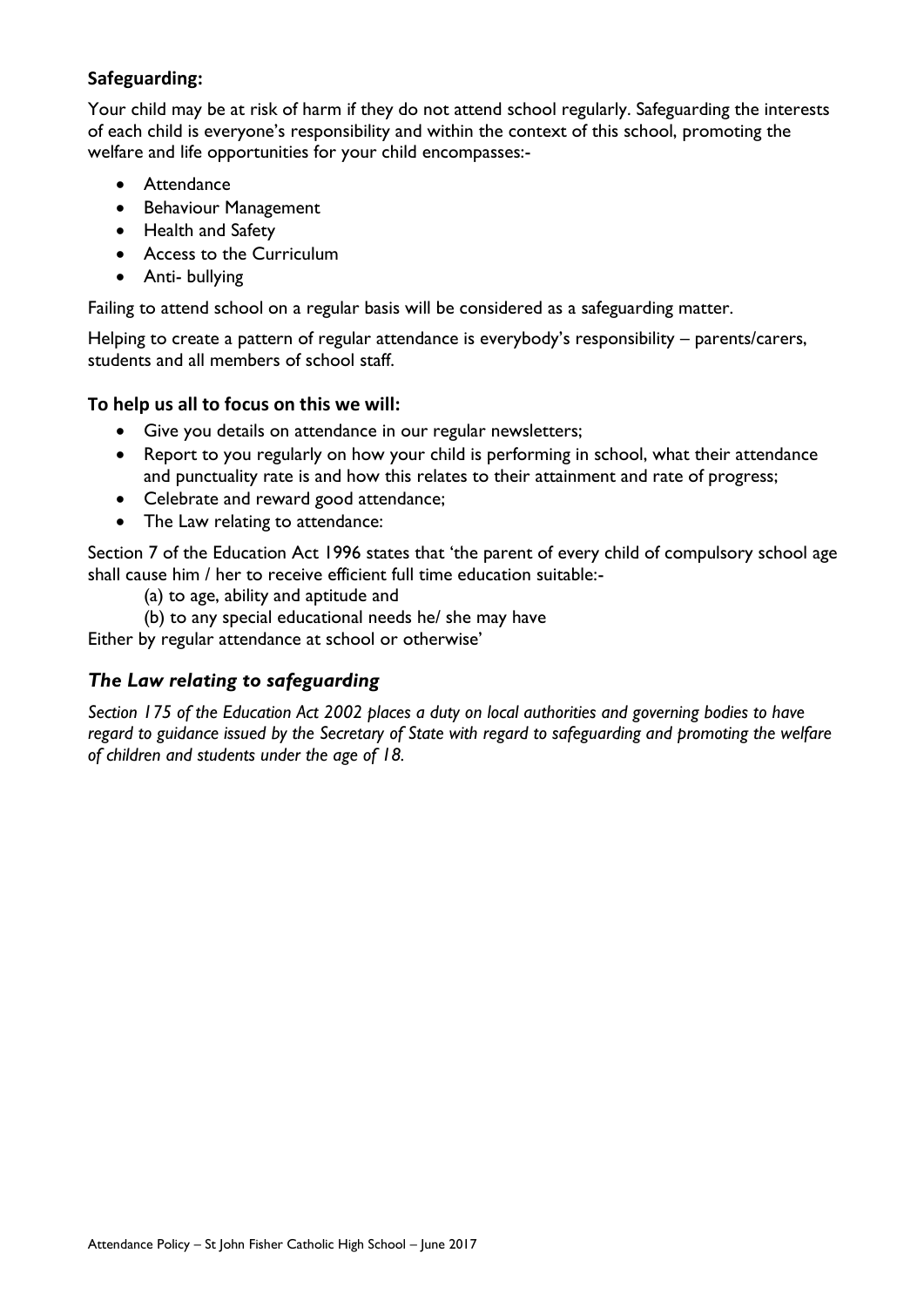### **Understanding types of absence:**

Every half-day absence from school has to be classified by the school (not by parents/carers) as either **AUTHORISED** or **UNAUTHORISED**. This is why information about the cause of any absence is always required, preferably in writing.

#### *Authorised absences are mornings or afternoons away from school for a good reason like illness, medical/dental appointments which unavoidably fall in school time, emergencies or other unavoidable cause.*

**Unauthorised** absences are those which the school does not consider reasonable and for which no "leave" has been given. This includes:

- parents/carers keeping children off school unnecessarily;
- truancy before or during the school day;
- absences which have never been properly explained;
- children who arrive at school too late to get a mark;
- shopping, looking after other children or birthdays;
- day trips and holidays in term time which have not been agreed.

This type of absence can lead to Peterborough City Council Attendance Service using sanctions and/or legal proceedings.

Whilst any child may be absent from school because they are ill, sometimes they can be reluctant to attend school. Any problems with regular attendance are best sorted out between the school, the parents/carers and the child. If your child is reluctant to attend, it is never better to cover up their absence or to give in to pressure to excuse them from attending. This gives the impression that attendance does not matter and usually make things worse.

### **Persistent Absence (PA):**

A student becomes a 'persistent absentee' when they miss 10% or more schooling across the school year for whatever reason. Absence at this level may cause considerable damage to any child's educational prospects and we need parents' fullest support and co-operation to tackle this.

We monitor all absence thoroughly. Any case that is seen to have reached the PA mark or is at risk of moving towards that mark is given priority and you will be informed of this immediately.

PA students are tracked and monitored carefully through our pastoral system and we may also combine this with academic mentoring where absence affects attainment.

All PA, or potential PA cases are automatically referred to our link Peterborough City Council Attendance Officer.

### **Absence Procedures:**

**If your child is absent you must:**

- Contact us as soon as possible by telephoning 01733 343646 on each day of absence and giving a reason for the absence;
- Send a note in on the first day they return with an explanation of the absence you must do this even if you have already telephoned us;
- Or, you can call into school and report to reception, who will take a message for you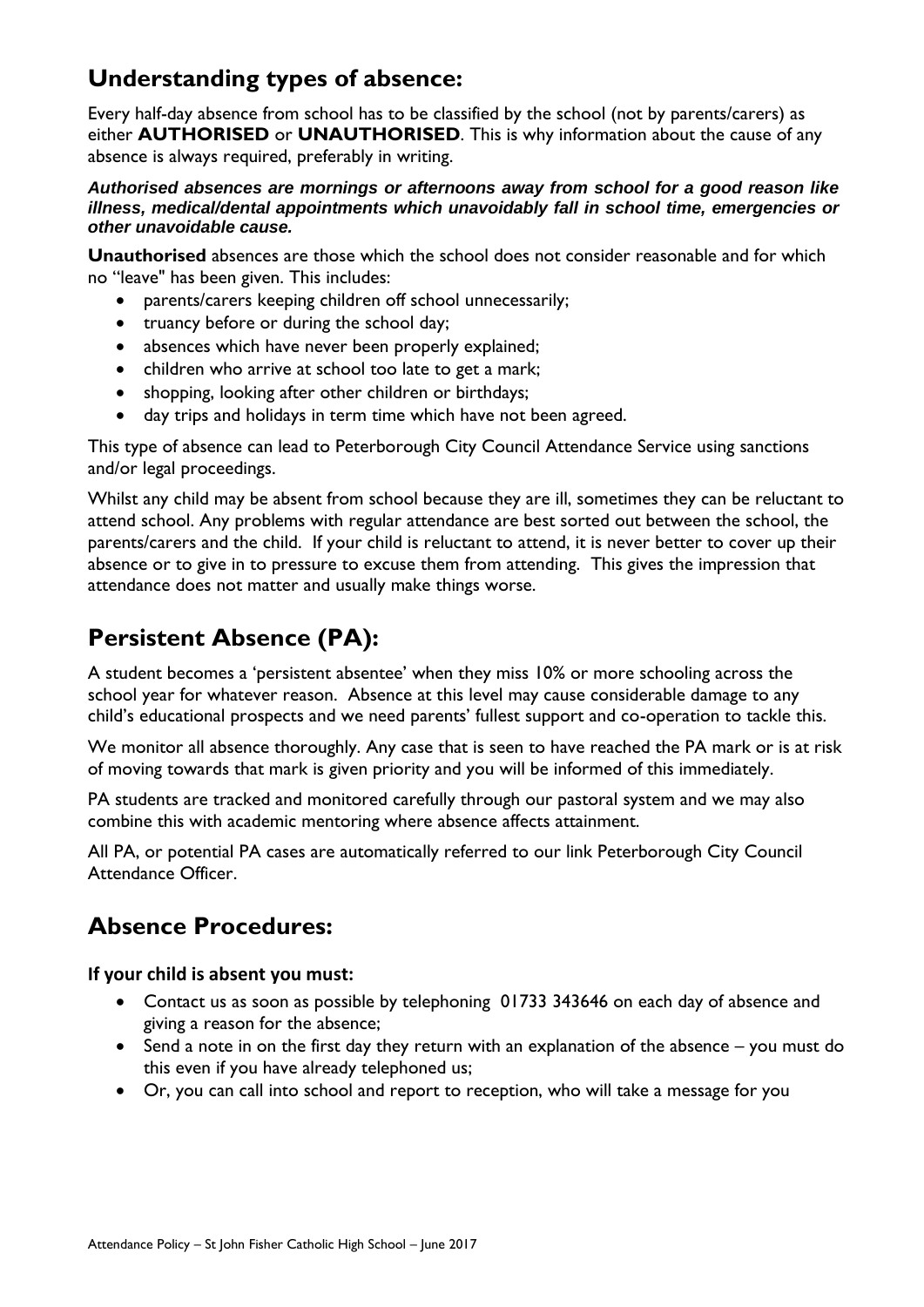If your child is absent we will:

- Telephone or text you on each day of absence if we have not heard from you;
- Invite you in to discuss the situation with us;
- Refer the matter to the Peterborough City Council Attendance Service if attendance falls below 95%.

### **Telephone numbers:**

There are times when we need to contact parents/carers about lots of things, including absence, so we need to have your contact numbers at all times. So help us to help you and your child by making sure we always have an up to date number – if we don't then something important may be missed. There will be regular checks on telephone numbers throughout the year.

### **The School Attendance Officer:**

Parents/Carers are expected to contact school at an early stage and to work with the staff in resolving any problems together. This is nearly always successful. If difficulties cannot be sorted out in this way, the school may refer the child to the School Attendance Officer from Peterborough City Council Attendance Service. S/he will also try to resolve the situation by agreement but, if other ways of trying to improve the child's attendance have failed and unauthorised absences persist, these Officers can use sanctions such as Penalty Notices or prosecutions in the Magistrates **Court** 

Alternatively, parents or children may wish to contact the AO themselves to ask for help or information. They are independent of the school and will give impartial advice. Their telephone number is available from the school office or by contacting Peterborough City Council Attendance Service, Bayard Place, Peterborough.

### **Lateness:**

Poor punctuality is not acceptable. If your child misses the start of the day they can miss work and do not spend time with their Form Tutor getting vital information and news for the day. Late arriving students also disrupt lessons, can be embarrassing for the child and can also encourage absence.

#### **How we manage lateness:**

The school day starts at **8:35am** and we expect your child to be in class at that time.

The school gates are closed at **8:35am** and your child will receive a late mark and an after school detention if they are not in by that time and do not have a valid reason for being late.

At **9:15am** the registers will be closed. In accordance with the Regulations, if your child arrives after that time they will receive a mark that shows them to be on site, but this will **not** count as a present mark and it will mean they have an unauthorised absence. This may mean that you could face the possibility of a Penalty Notice if the problem persists.

If your child has a persistent late record you will be asked to meet with us to resolve the problem, but you can approach us at any time if you are having problems getting your child to school on time.